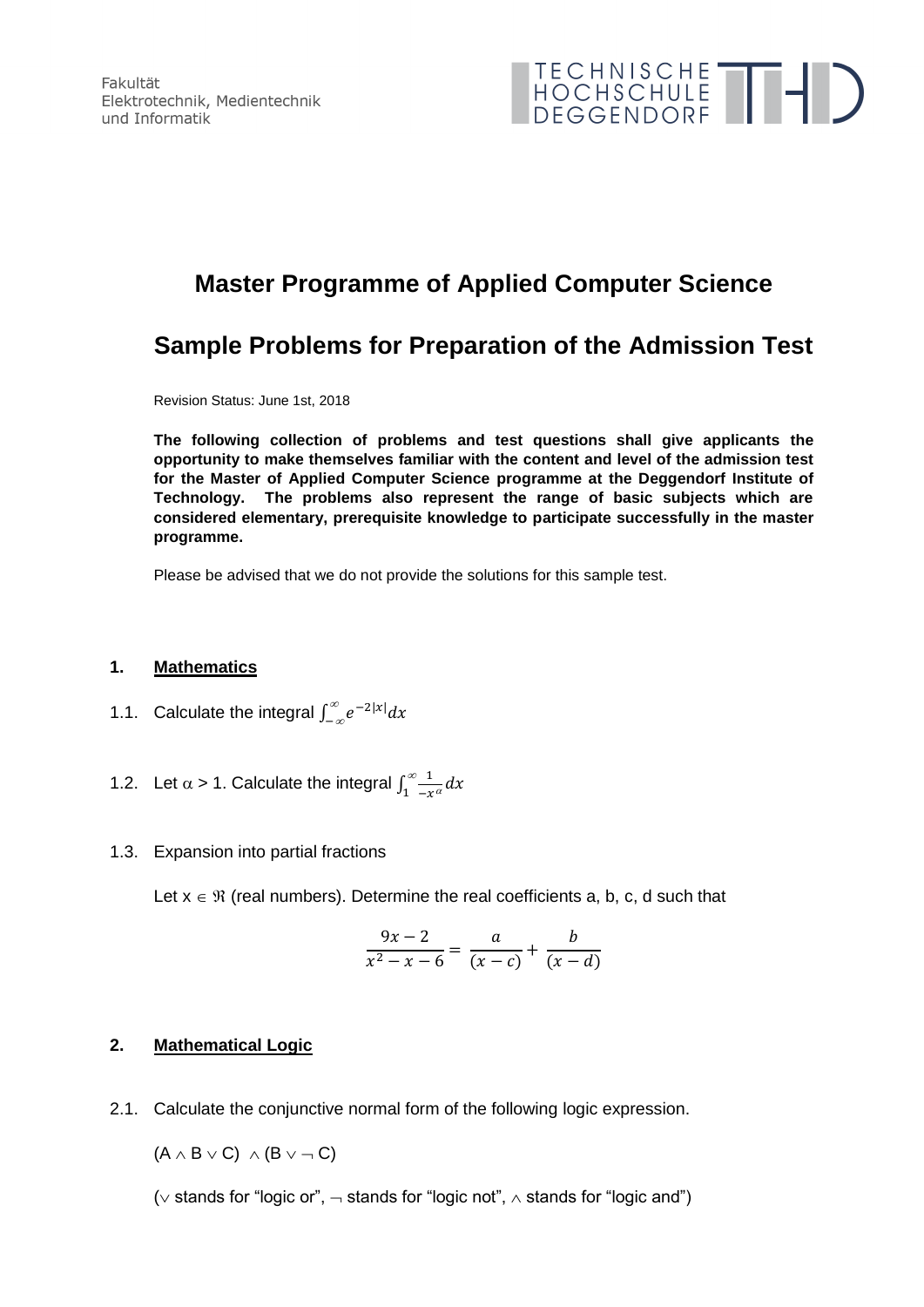### **3. Networks**

- 3.1. Give an example of synchronous communication in telecommunication networks.
- 3.2. In a layered communication protocol the lower layer adds information (e.g. addresses, check sums) to the data provided by the higher layer. Is this statement true or is it the other way round? Give a reason for your answer.

### **4. C-/C++-Programming**

4.1. The following recursive function has a return value of type unsigned int and two parameters of the same type.

```
unsigned int f1(unsigned int a, unsigned int b)
{
 if (a == 0) return b;
else if (b == 0) return a;
else return f1(a, b-1) + b;
}
```
- 4.1.1. What is the return value of f1 called with values 3 for parameter a and 6 for parameter b?
- 4.1.2.What mathematical function is calculated by f1?
- 4.2. Write a C-Function that calculates the maximum of the elements of a vector of type int. The vector and the length of the vector shall be passed as arguments to the function. Assume that arguments passed to the function are correct, errors handling is not necessary.